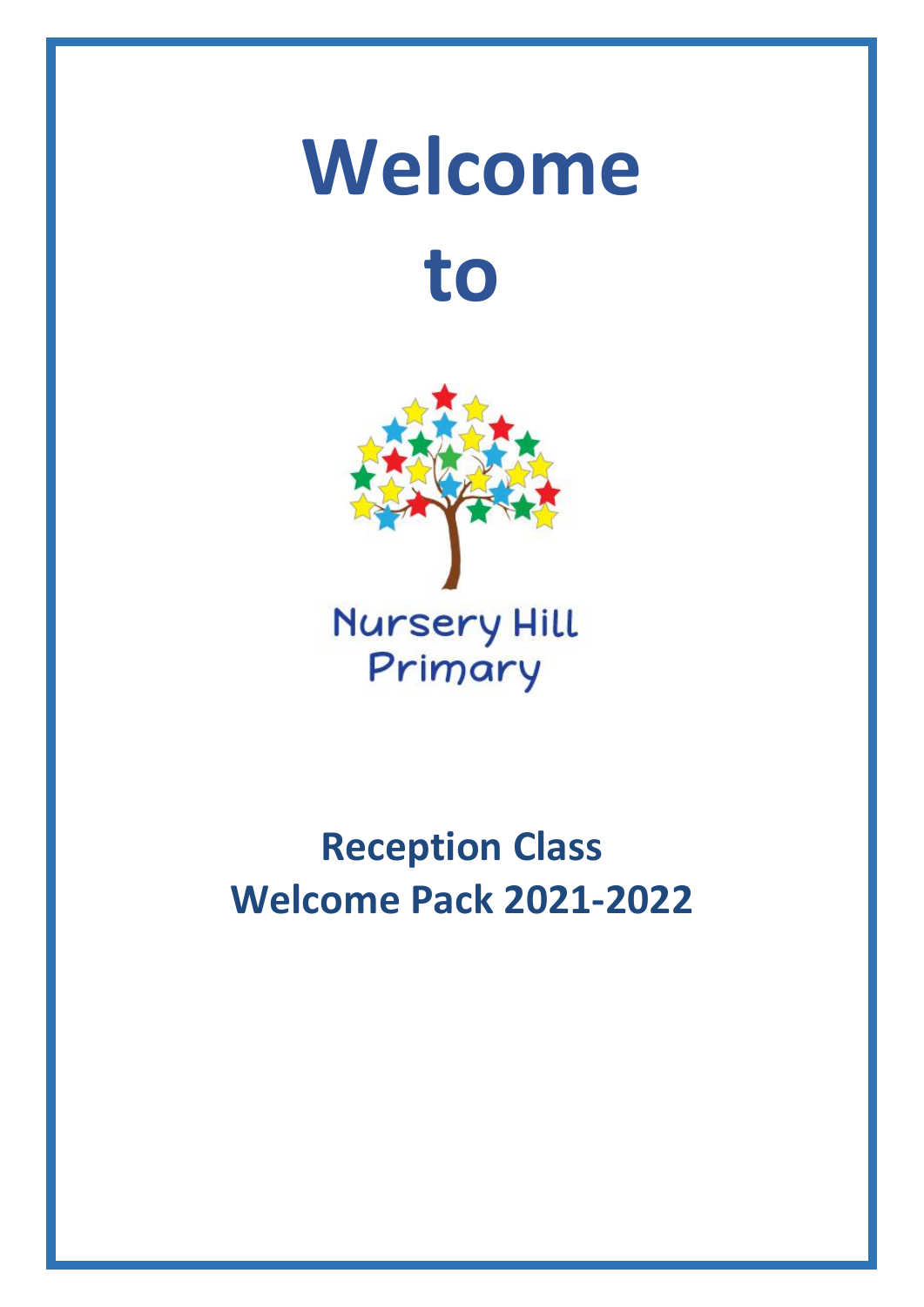## **Welcome Letter**

Dear Parents / Carers,

I would like to take this opportunity to welcome you and your child to Nursery Hill's Reception Class. This welcome pack provides all the information you will need to know about starting with us.

I hope that your child has a positive and enjoyable time. Should you have any issues or concerns during your child's time with us, please do not hesitate to contact the school.

Kind Regards,

Ms J Clarke Head of School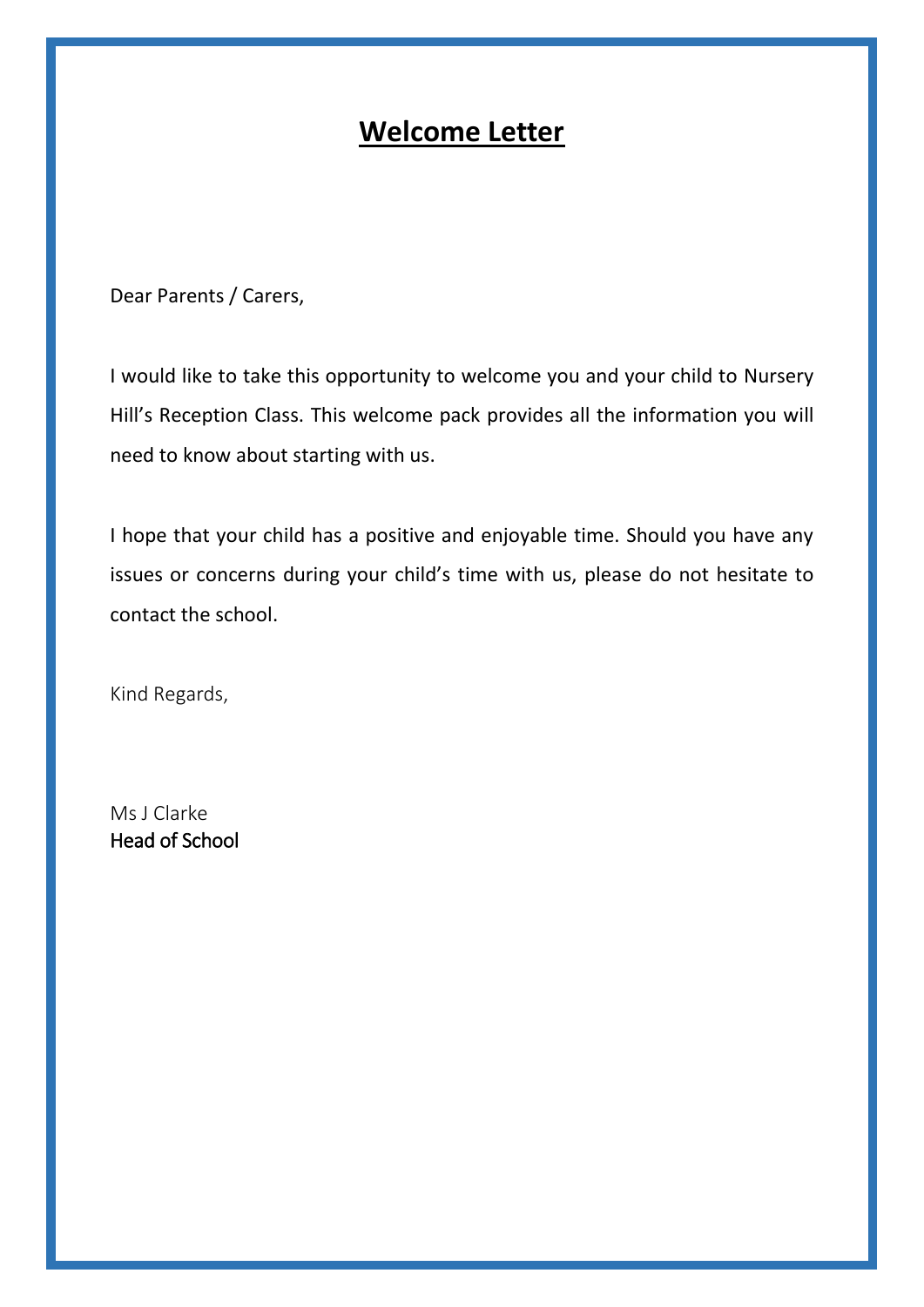## **In Reception we aim to:**

- provide rich and stimulating experiences to enhance and extend the abilities of our children.
- offer a secure, warm and caring environment to allow children to develop a positive sense of pride.
- use planned activities to develop and explore meaningful play contexts
- enrich knowledge and understanding by providing a wide selection of materials, techniques and activities making provision for expression of ideas and feelings.
- **•** promote enthusiasm, enjoyment and confidence in the development of co-ordination, control, manipulation and movement.

**We will work together with you and your child to achieve these aims.**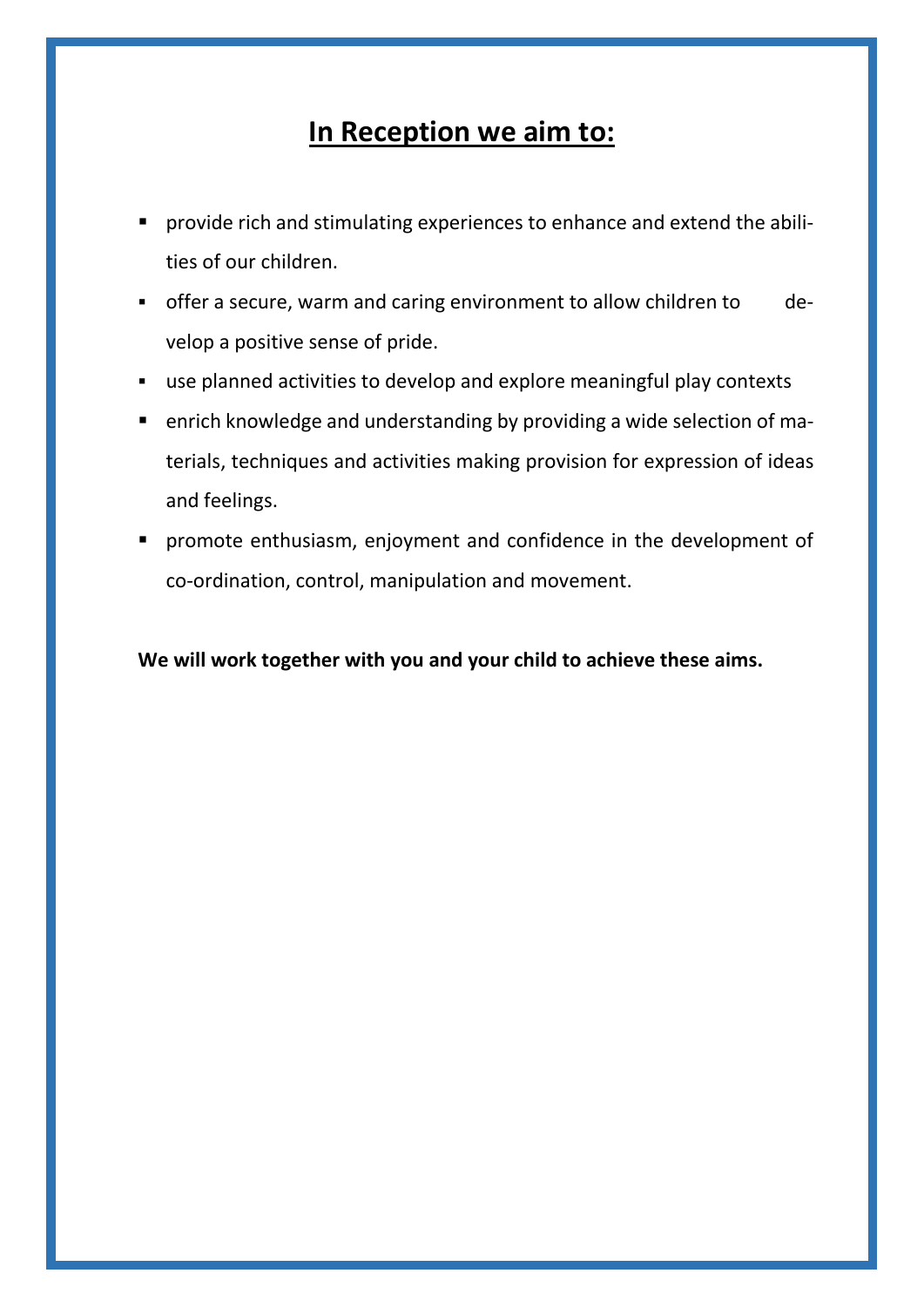## **Staff**

Executive Head Teacher – Mrs Rubina Darr Head of School- Ms J Clarke

Reception Team

Teacher – Miss Boulton

Teaching Assistant- Ms Hussain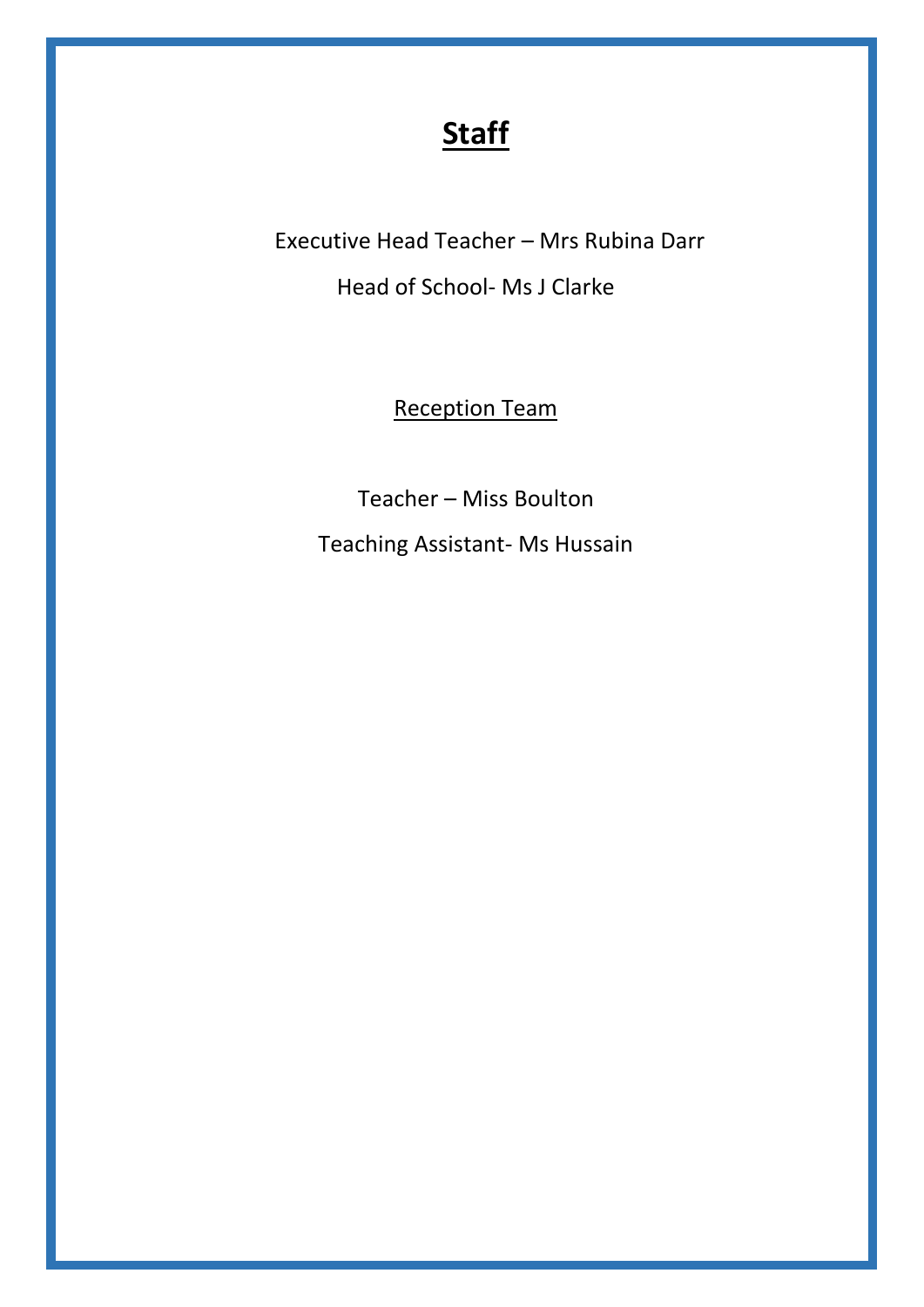

## **Reception class timings:**



Morning Session: 8.40 am to 12.00 pm

Lunch and outdoor play: 12.00pm to 12.45 pm

Afternoon Session: 12.45 pm to 3.00 pm

#### **Daily Routine**

During September an initial assessment of your child using the Early Years outcomes is conducted to provide a baseline of their starting points. This helps to plan the curriculum to meet your child's needs.

The children will have daily phonics lessons and the length of these sessions will increase over the year.

The children will have snack time every day in their key worker groups. Before and after snack time, the children will have the opportunity to flow between different areas of the EYFS classroom to complete a range of activities. These activities are carefully planned and consist of child-initiated play as well as adult directed play.

At the end of the day, please arrive on time so that your child does not get worried or upset. The doors are opened at 3:15 pm. Always collect your children promptly as staff will need to meet and prepare for the next day's activities.

For your child's safety, we will not let them go with anyone under 16 years of age or an unnamed adult. **Please let us know if someone else is coming by telephoning the school office or speaking to your child's key worker. As a safeguarding measure, parents will be required to provide a password that anyone who is collecting your child will need to share with the class teacher before the teacher will let the child leave the school.**

At the start and end of a day you will be able to talk to your child's teacher. If you have any concerns, please let your child's key worker or teacher in Reception know. This is important so situations do not escalate and become problems. You can be assured that all information is confidential.

#### **Snack**

In Reception, we provide a snack for each child and a cup of milk or water. Snack time is part of the Reception day and provides opportunities for the children to serve food, enjoy new tastes and develop social skills.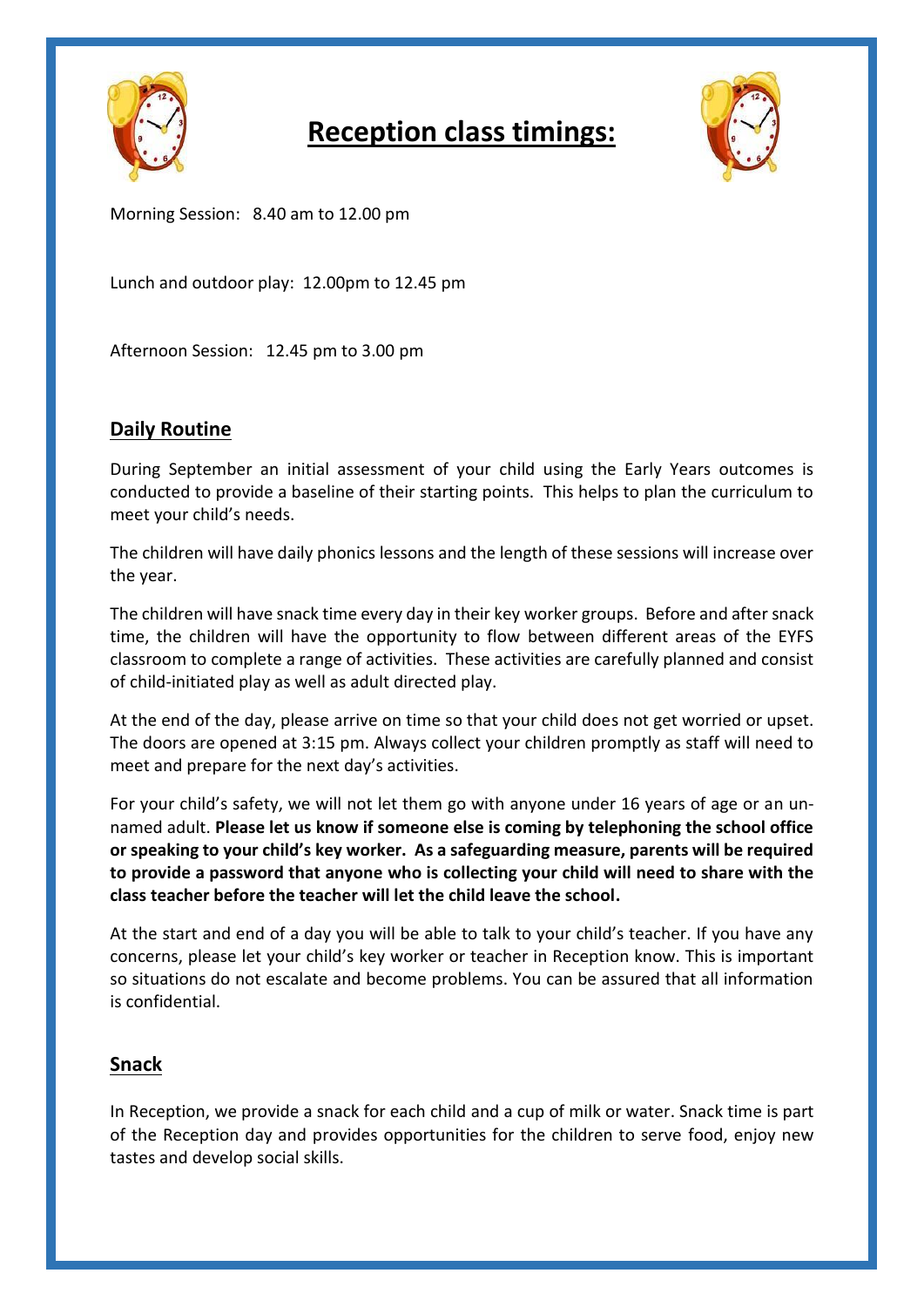As a health promoting school, we reinforce a positive message about food to children through the snacks and drinks provided. In doing so, we hope to support you, the parent, in developing good eating habits for your child. Snacks include milk and fresh fruit daily. **Please let staff know if your child has any allergies or religious reasons for avoiding certain foods.**

#### **School Uniform**

School uniform consists of a white polo shirt, navy blue sweatshirt and grey or black trousers or dress.

The school sweatshirt, cardigan and book bag are also available to purchase from Match Kit Fit in Nuneaton.

#### **What to bring**

As children may be outside on any day, please ensure they have a jacket and footwear suitable for the weather each day.

Children should come to school in their PE kit on the days that they do PE. They will then stay in their PE kit throughout the day. PE kit consists of a white polo shirt, black shorts or leggings and black pumps.

To aid the children with independence, clothes should be easily managed by your child when going to the toilet and dressing. Children may well get dirty in Reception as they are playing with paint, sand, water, mud and more! Children can have accidents too so please ensure they bring in spare clothes.

#### **Key Workers**

The Reception class operates a key worker system. Each member of staff is a key worker and is responsible for supporting these children and their parents/carers. Your key worker is the first point of contact if information needs to be known by the Reception team.

Your child's key worker will be sensitive and will support you and your child should there be any problems during the settling in period. She will follow your child's progress during their time in Reception and her observations will enable her to encourage your child's development and individual interests through the activities provided.

The key workers work closely with the teacher to record progress and achievements in an individual file which is available for you to see and share. Information kept in the file is directly related to the stage your child is at in his/her development. We are required to keep these records to demonstrate your child is following the Early Years Foundation Stage Curriculum. The Reception file will be given to you when your child moves on to primary school.

**If you have any problems or concerns, please speak with your key worker.**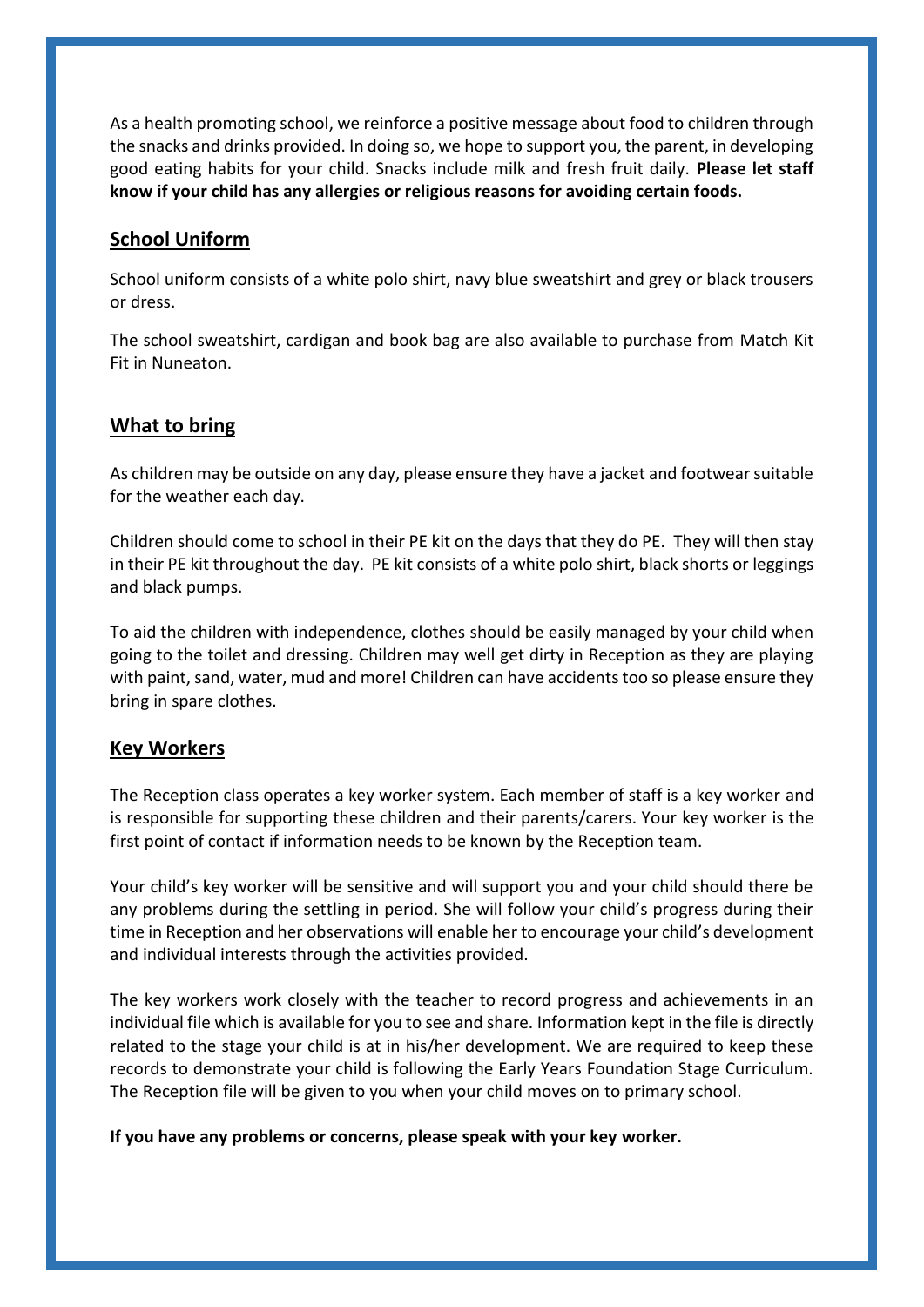#### **Early Years Curriculum**

At Nursery Hill, we believe that the foundation stage plays an essential role in laying the foundations of future learning. We focus on children learning through active play, creating and thinking critically and playing and exploring which takes place both indoors and outdoors. We build on the children's individual needs and interests relating to the following seven areas of learning:

#### **There are three Prime Areas and these are:**

- **Communication and Language** Your child will learn to listen to stories and respond to what they hear with relevant comments and questions. They will learn to follow instructions and they will learn how to express themselves effectively, showing awareness of listeners' needs.
- **Physical development** Your child will learn to move confidently, control their body, handle different kinds of tools and equipment with increasing skill and be able to dress and undress independently.
- **Personal, Social and Emotional Development** Your child will learn to be self-confident, take an interest in things, know what their own needs are, tell the difference between right and wrong, and develop their skills in making relationships.

These prime areas are essential for your child's healthy development and future learning. Our aim in Reception is to ensure that by the end of the year all the children are competent in these areas and ready for reception.

#### **As children grow, the prime areas will help them to develop skills in the four specific areas:**

- **Literacy** Your child will learn to talk confidently and clearly, enjoying stories, songs and poems, hearing and saying sounds, and linking them to the alphabet. They will learn to read and write familiar words and sentences.
- **Mathematics** Your child will develop an understanding of maths through stories, songs, games and imaginative play. They will become comfortable with using numbers beyond 20 and develop their concepts and vocabulary about weight, time, pattern, shape and space.
- **Understanding the World** Your child will explore and find out about the world around them, asking questions about it. They will build with different materials, know about everyday technology and learn what it is used for. They will find out about past events in their lives and their families' lives. They will find out about different cultures and beliefs.
- **Expressive Arts and Design** Your child will explore colours and shapes, dance, making things, telling stories and making music.

Each child's journey through the Early Years Foundation Stage is recorded in their 'Learning Journey' and parents are encouraged to input into these to share in this journey too. At the end of Reception, children are assessed against the Early Learning Goals. This assessment is carried out by the Reception teacher and is based on what they, and other staff caring for your child, have observed over a period of time.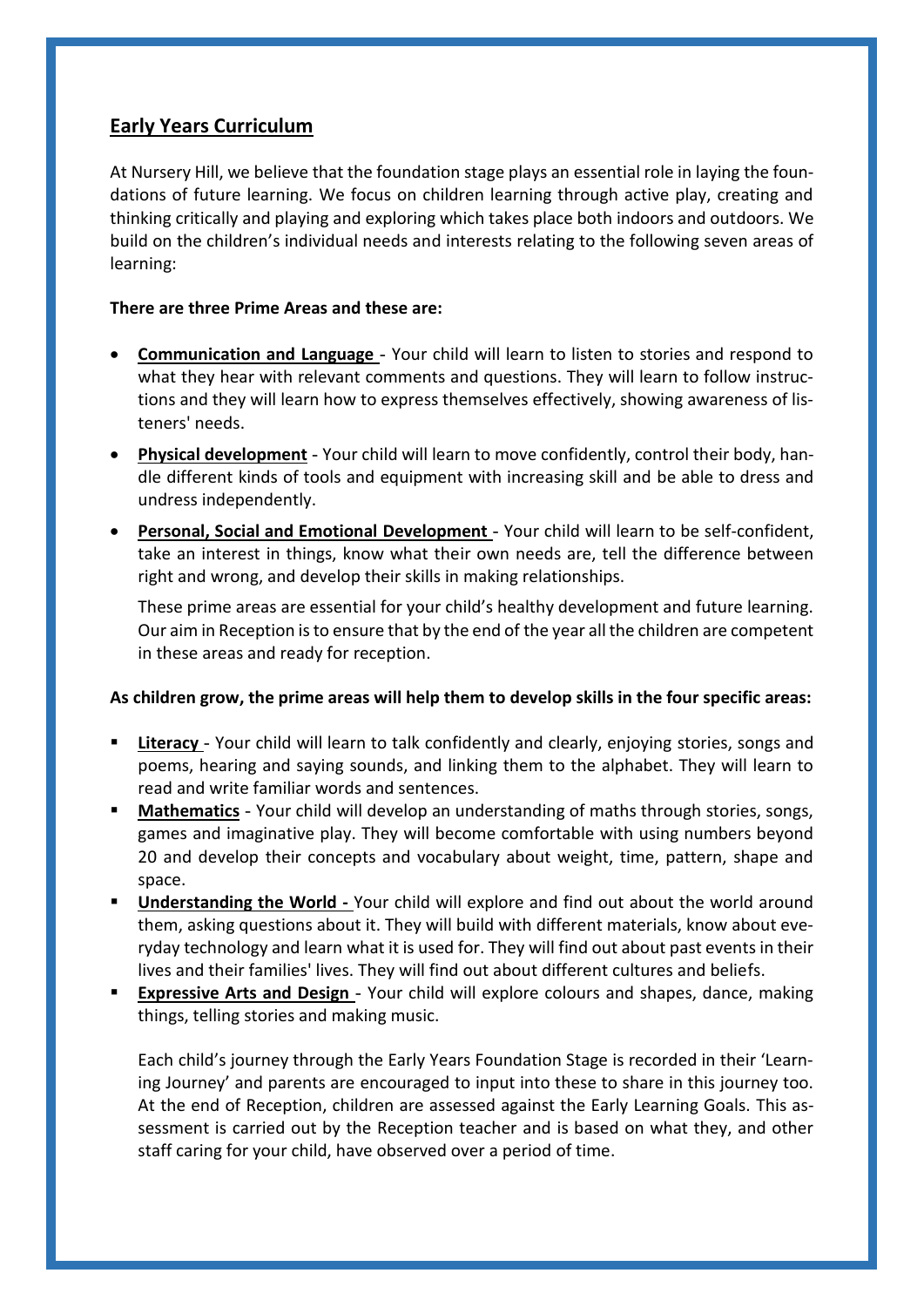



Managing children's behaviour is a crucial part of their learning. All children need to feel safe and secure within any environment – home and school.

#### **Here are a few basics:**

- Set clear boundaries for good behaviour
- Praise good behaviour passionately let the child know you are really happy they have done something as you have asked.
- Make sure that you know that your child has heard and listened to what you have said.
- Ensure that your child has eye contact with you when you are speaking.
- Do not tolerate bad behaviour or let children get away with it.
- Use your tone of voice and your facial expression.
- Mean what you say.
- Take away privileges for a short period of time.
- If a child has a temper tantrum give them some time out e.g. distract them or within a safe environment let the temper tantrum take its course.
- Any issues discuss with your child's class teacher/key worker.

## **What can I do at home?**



#### **Please help your child prepare for Reception by:**

#### **Developing Independence**

Encourage your child to do things for themselves – set expectations of what you would like them to do, help and encourage your child to do as you have asked e.g. tidy up your toys, put your shoes in the right place.

Establish a good bedtime routine – children learn better when they are not tired. Young children need at least 12 hours sleep!

#### **Self-Care**

Show and help your child how to dress and undress themselves e.g. you could put the clothes out in the order they should put them on.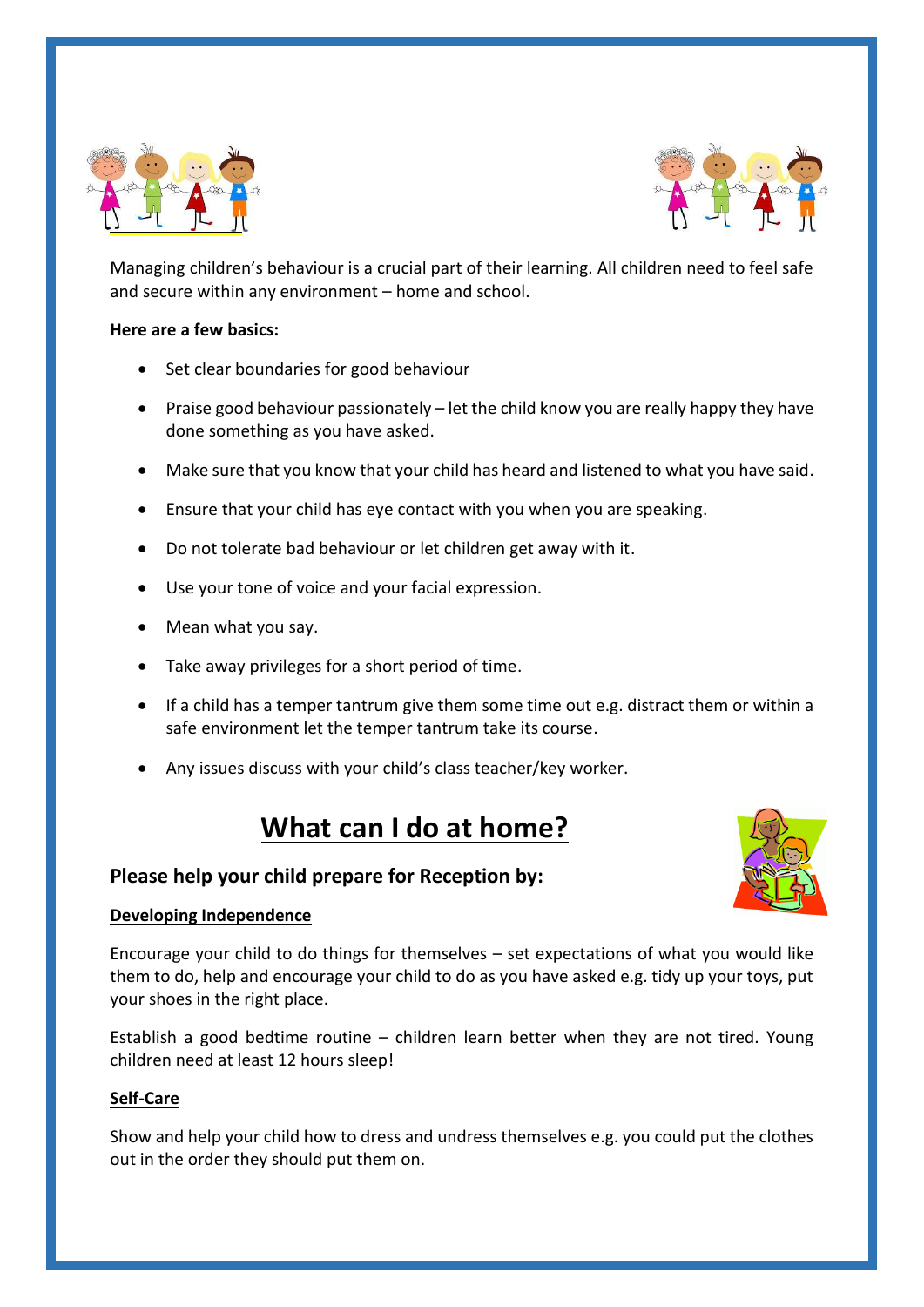To take off and put on their own shoes – we advise Velcro fasteners - NO laces as children are active.

#### **Hygiene**

Teach your child how to use the toilet and wipe their bottom.

Show them how to wash and dry their hands.

Teach them to use a tissue to blow their nose and dispose of the tissue into a bin.

#### **Eating routines**

Encourage good manners when eating/drinking e.g. children should sit at a table when they are eating and finish the food in their mouth before they leave the table.

They should also be encouraged to use a knife and fork at home.

Encourage children to handle a cup without spilling.

Teach your child good manners e.g. saying please and thank you.

We consider ourselves partners in your child's learning. We value your partnership, working alongside us, to achieve the best start for your children. The activities that you do with your child at home are important in supporting their learning and development, and have a long lasting effect on your child's learning as they progress through school. For example, talking, listening, reading, singing Reception rhymes, cooking and baking or playing outside with them.

#### **More ideas can be found at:**

[www.earlyhomelearning.org.uk.](http://www.earlyhomelearning.org.uk/)

[www.ictgames.com](http://www.ictgames.com/)

[www.mathcats.com](http://www.mathcats.com/)

[http://www.topmarks.co.uk](http://www.topmarks.co.uk/)

[www.phonicsplay.co.uk](http://www.phonicsplay.co.uk/)

[www.numberblocks.co.uk](http://www.numberblocks.co.uk/)

[www.alphablocks.co.uk](http://www.alphablocks.co.uk/)

https://www.ruthmiskin.com

#### **Attendance**